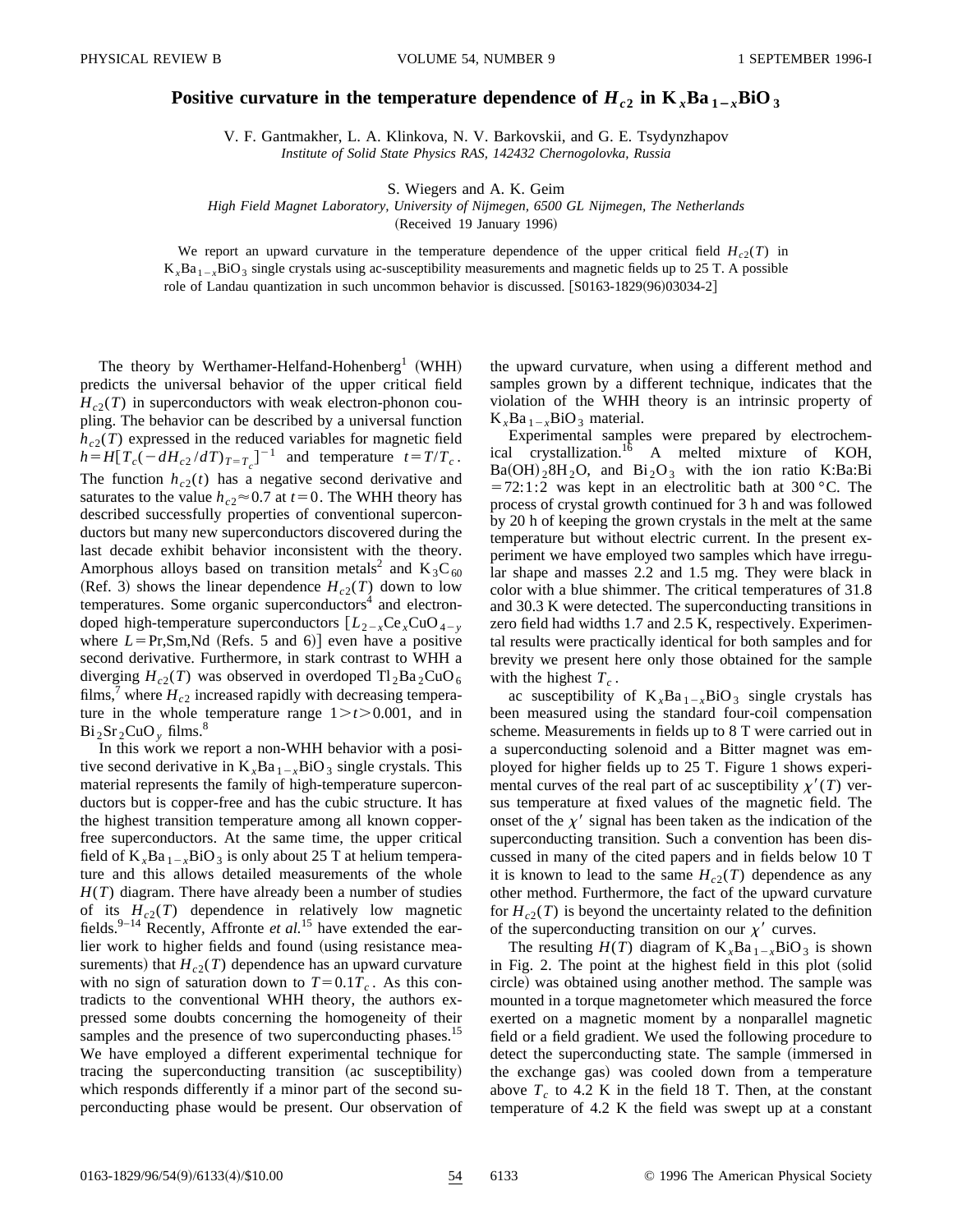

FIG. 1. Real part of ac susceptibility of a  $K_xBa_{1-x}BiO_3$  single crystal in various magnetic fields. The measuring frequency is 200 kHz.  $\chi'_0 = \chi'$  (*T*=0,*H*=0).

rate. The measured force increased first linearly with the field indicating the superconducting state with pinned or partly pinned vortices. Then, in the field of 23.7 T we have observed a kink followed by an approximately constant value of the force. Details may be interpreted in different ways but the behavior indicates unambiguously that the superconductivity persists below 23.7 T. We assume this value to be the lower limit for  $H_{c2}$  at 4.2 K as indicated by the arrow in Fig. 2.

It is clearly seen from Fig. 2 that  $H_{c2}(T)$  in  $K_{r}Ba_{1-r}BiO_3$  has a *superlinear* dependence down to  $t=0.12$  without any tendency to saturation. The experimental data can be described by the quadratic function (solid line in Fig.  $2$ )



$$
H = 32.2 - 1.8T + 0.025T^2, \tag{1}
$$

where  $H$  in  $T$  and  $T$  in  $K$ . The WHH behavior is shown by the dotted curve. The WHH theory requires only the knowledge of values of  $T_c$  and  $(dH_{c2}/dT)_{T=T_c}$  and the dotted curve represents the best fit to a part of the experimental curve near  $T_c$ . The observation of the superlinear dependence may be considered as the main experimental result of this communication. We note that the observed behavior is very similar to the one reported by Affronte *et al.*<sup>15</sup> for their ''most metallic samples.''

There are a number of reasons which may lead to the violation of the WHH theory. They were frequently discussed earlier (see, e.g., Ref. 3) but neither of them is applicable to the case of  $K_xBa_{1-x}BiO_3$ . For instance, the presence of magnetic impurities or a strong anisotropy are out of suspicion as  $K_{x}Ba_{1-x}BiO_{3}$  is a nonmagnetic material with the cubic structure and a nearly spherical Fermi surface.<sup>17</sup> Also, strong coupling may in general cause a positive curvature of the curve  $H_{c2}(T)$  in the middle temperature range.<sup>18</sup> However,  $K_xBa_{1-x}BiO_3$  is believed (on the basis of measurements of its tunneling gap<sup>19,20</sup> to be a superconductor with weak or intermediate coupling. The theory of Kotliar and Kapitulni $k^{21}$  takes into account the disorder and predicts an increase in a value of the reduced upper critical field by a factor of not greater than 1.25. This is considerably less than the increase found in our experiment (see Fig. 2).

In the absence of any present theory which could explain the observed behavior, we discuss below another mechanism which in our opinion could lead to low-temperature deviations from the WHH theory. In the presence of Landau quantization the magnetic field not only suppresses the superconductivity but may also result in its partial enhancement due to an increase in the density of states at the bottom of Landau levels.22–24 For such enhancement to take place, several rather strict conditions have to be met. First, the Landau splitting  $\hbar \Omega$  has to be larger than temperature so that the total number of states in the energy interval *T* near the Fermi level could be increased significantly in high fields. This means in particular that the "bare" value  $H_{WHH}(T=0)$ which is determined in the WHH theory by values of  $T_c$  and  $(dH_{c2}/dT)_{T=T_c}$ , has to be large enough. Our material as well as other high- $T_c$  superconductors are good candidates from this point of view. For  $K_xBa_{1-x}BiO_3$ , the value of  $H<sub>WHH</sub>(0)$  is about 10 T (see Fig. 2). The scattering frequency  $1/\tau$  has to be also small compared to both the Larmour frequency  $\Omega$  and temperature *T* 

$$
\hbar/\tau \ll \hbar \Omega. \tag{2}
$$

FIG. 2. Temperature dependence of the upper critical field in  $K_xBa_{1-x}BiO_3$ . The solid circle is the lower limit for  $H_{c2}$  at 4.2 K. The solid line is quadratic function  $(1)$ . The dashed line is the function  $h_{c2}(t)$  which follows from the WHH theory. The right scale is normalized to the value  $T_c(-dH_{c2}/dT)_{T=T_c}$  which is used as a parameter in the function  $h_{c2}(t)$ .

Otherwise, the broadening of sharp features in the density of states by scattering would destroy any possible enhancement of superconductivity.

A further limitation is due to Zeeman splitting which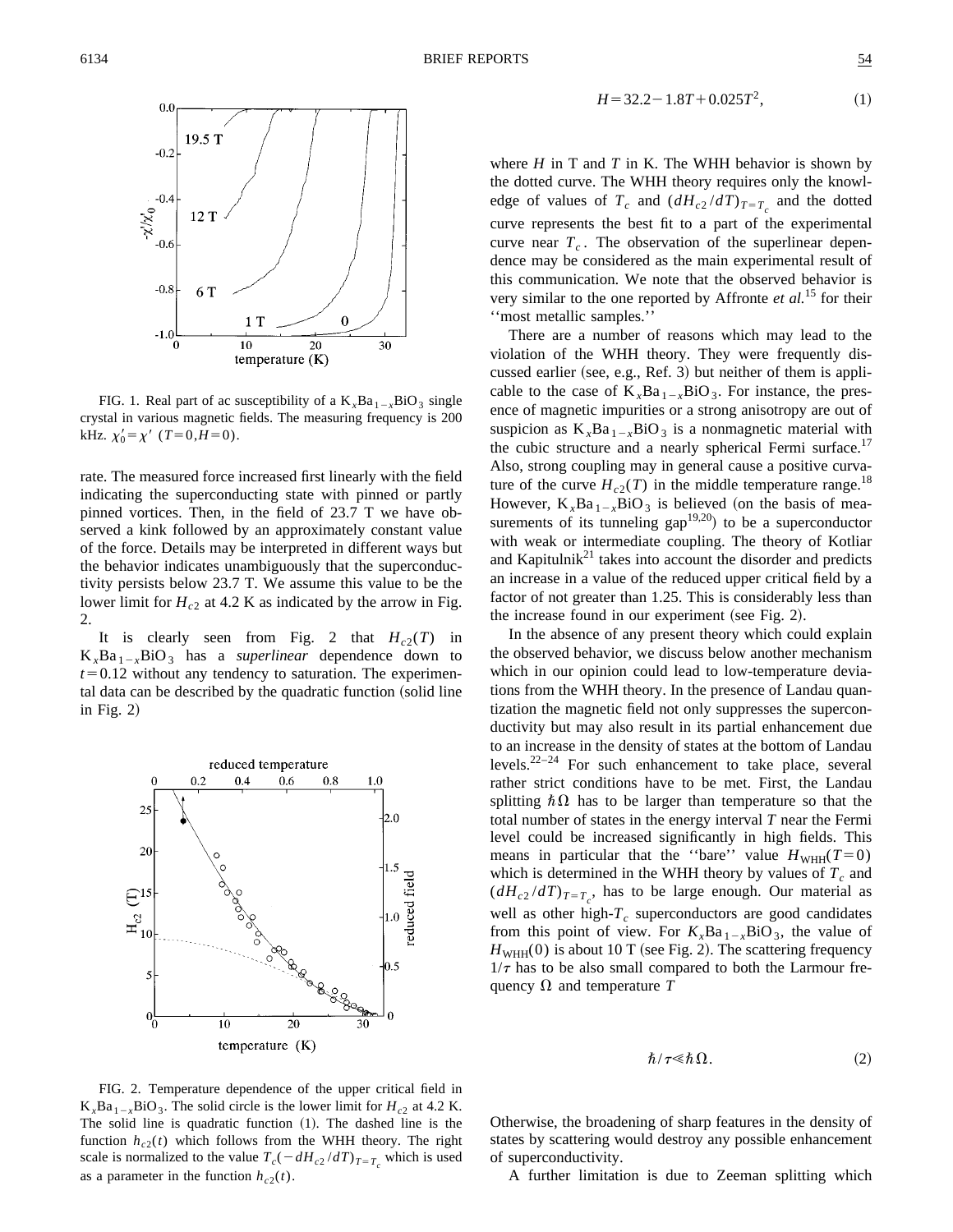leads to two Landau ladders,  $\epsilon_n^-$  and  $\epsilon_n^+$  instead of one. Because of the splitting, the Fermi level  $\epsilon_F$  can coincides with only one spin-polarized Landau level at any one time. As a result, the density of states increases only for half of electrons which has the privileged spin direction. Even if the effective *g* factor is precisely equal to 2, Landau levels for opposite spin directions,  $\epsilon_n^-$  and  $\epsilon_{n'}^+$  which cross the Fermi energy simultaneously, have different indices  $n=n'$  and electrons at these levels have different spatial dependence of the corresponding wavefunctions. This leads to suppression of electron pairing and superconductivity. However, according to Spivak and Zhou, $^{25}$  in the presence of Zeeman splitting the disorder may play an important role and help the pairing of electrons. The disorder gives rise to a random potential  $V(\mathbf{r})$  which varies the position of the two Landau ladders relatively the Fermi level. Therefore, there are spatially separated regions in the vicinity of some points  $\mathbf{r}_-$  and  **where Landau levels with the same** *n* **but with opposite** spin directions are at the Fermi level:

$$
\epsilon_F = \epsilon_n^- + V(\mathbf{r}_-), \quad \epsilon_F = \epsilon_n^+ + V(\mathbf{r}_+). \tag{3}
$$

If such regions are found at a distance  $|\mathbf{r}_{-} - \mathbf{r}_{+}|$  smaller than the coherence length  $\xi_0$ , superconducting droplets of the size  $\xi_0$  appear. The number of the droplets is determined by a probability of finding such favorable regions at a given random potential  $V(\mathbf{r})$ .

The pairing condition  $(3)$  can be satisfied in some regions at any magnetic field. When the field is changed, the two sets of points,  $\mathbf{r}_-$  and  $\mathbf{r}_+$ , move in space and so do the superconducting droplets. In this model there are no preferable values of the magnetic field and this rules out any Shubnikov–de-Haas-like oscillations in  $T_{c2}(T)$  or other thermodynamics quantities which could be expected in the ideal case. $^{23,26}$  On the other hand, the enhanced superconductivity is not homogeneous: it exists inside some cluster which volume and specific pattern both depend on the field. The superconducting volume is expected to decrease with increasing magnetic field, in agreement with the behavior in Fig. 1 where the magnetic moment  $\chi'$  saturates at low temperatures to decreasingly lower absolute values as the magnetic field increases. The increase in  $H_{c2}$  due to disorder is compensated by the decrease in the bulk superconducting response.

The discussed model contains two opposing requirements for the disorder. On the one hand, to maintain the increase in the density of states, inequality  $(2)$  should be valid. On the other hand, fluctuations of the random potential on the  $\xi_0$ scale should be larger than Zeeman splitting. It is easier to meet these two requirements if the disorder potential  $V(\mathbf{r})$  is dominated by relatively long-range fluctuations: the scattering is not so effective in this case. Again, high- $T_c$  superconductors are good candidates for having such type of random potential. Their carrier density depends on the doping level which cannot fluctuate on a very short range. At the same time, fluctuations of the carrier density on the scale of the order of  $\xi_0$  are expected even in high-quality scale crystals.



FIG. 3. Enhancement of  $H_{c2}$  vs the ratio of temperature to Landau splitting.

In our samples, the potassium concentration is likely to be such slightly fluctuating parameter which determines the random potential *V*(**r**).

If the speculation about the quantization enhancement of the superconductivity is valid, the ratio  $T/\hbar\Omega$  is expected to be the major parameter which determines enhancement of the upper critical field. Figure 3 presents our experimental data in the corresponding form. Here, the enhancement of the upper critical field  $H_{c2}$  (compared to the value  $H_{\text{WHH}}$ ) is plotted against  $T/\hbar\Omega$ . The Larmour frequency  $\Omega$  was calculated from the measured  $H_{c2}$  using the free-electron mass. For simplicity, the experimental dependence  $H_{c2}(T)$  is taken in the form  $(1)$ . The obtained function has quite a sensible form from the point of view of the discussed physics: when the parameter  $T/\hbar\Omega$  reaches 1 there is a reasonable enhancement of  $H_{c2}(T)$  by a factor of about 1.5. The tendency of the function of Fig. 3 to diverge when the argument tends to zero corresponds remarkably to what one could expect within the framework of models.<sup>23,25</sup> Unfortunately, Refs. 23 and 25 do not give any expression for  $H_{c2}(T)$  to compare it with our experimental curve.

The discussed model can also explain a qualitative observation of Affronte *et al.*<sup>15</sup> that  $H_{c2}$  at low temperatures depends on the crystal quality. While their ''most metallic samples'' had the upper critical field  $H_{c2}$  of about 25 T at 2 K, a sample with 15 times larger resistivity in the normal state remained superconducting, at least partly, up to 32 T. This is in agreement with our suggestion that the random potential is an important factor effecting the value  $H_{c2}$ .

In conclusion, we have found a non-WHH behavior of the superconductivity in  $K_xBa_{1-x}BiO_3$  single crystals and attribute it to the presence of Landau quantization which becomes important in superconductors with a high value of the critical field.

One of the authors  $(V.F.G.)$  gratefully acknowledges the hospitality of the staff of High Field Magnet Laboratory of the University of Nijmegen where the high-field experiments were performed. The work was supported by the Russian Fund for Fundamental Research and the Large Installation Plan program of the European Community.